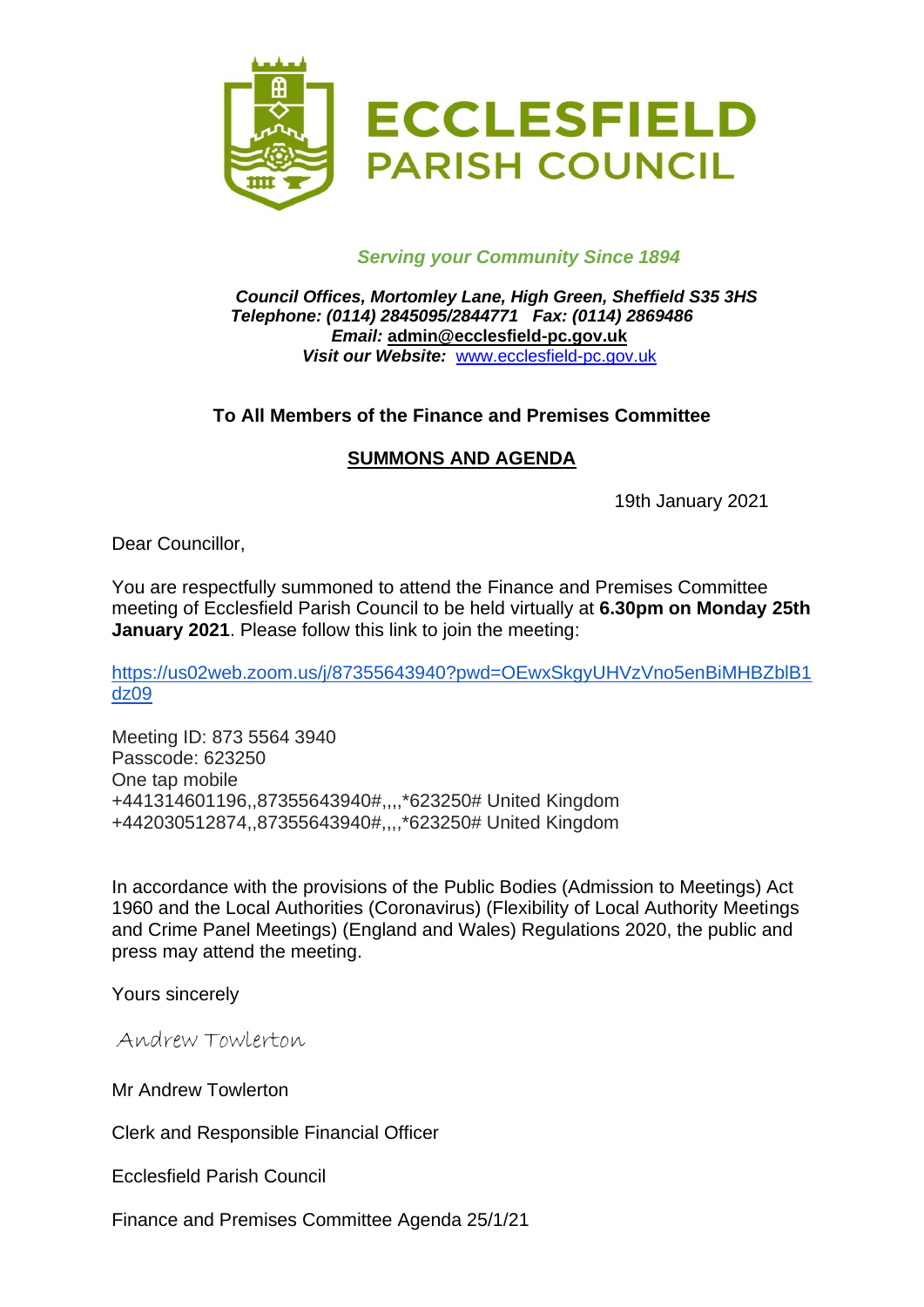## **Committee Membership\***

**Councillor Kate Guest (Chairman), Councillor David Ogle (Vice Chairman), Councillor Terence Bawden, Councillor Victoria Bowden, Councillor John Brownrigg (ex officio), Councillor John Housley (ex officio) and Councillor Gary Lakin.**

\*Substitute members may be appointed in accordance with Standing Order 4v.

## **Chairman's Announcement**

Prior to the commencement of the meeting, the Chairman will outline the procedure for this remote meeting to ensure that the meeting is effective and lawful including:

- Councillors must observe the Council's Code of Conduct during the meeting.
- Voting procedure.
- Public session and exclusion of the press and public procedures.
- Anyone wishing to record is asked to let the Chairman of the meeting know prior to the start of the meeting. The meeting is being recorded by the Council for the purposes of aiding minute taking.
- All Councillors present are required to state their name prior to the commencement of the meeting.

## **AGENDA**

### **2020/084 (F&P). Apologies and Reasons for Absence**

To note apologies and approve reasons for absence.

### **2020/085 (F&P). Declarations of Interest**

To consider any requests for dispensation.

To note any declaration or interests not already declared under the members Code of Conduct or members register of Disclosable Pecuniary Interests.

### **2020/086 (F&P). Exclusion of Press and Public**

To consider the exclusion of the Press and Public in accordance with Public Bodies Admission to Meetings Act 1960 Section 1 (2) due to the confidential nature of the business to be transacted.

### **2020/087 (F&P). Public Participation Session**

To receive questions from members of the public under the direction of the Chairman and in accordance with the Council's Standing Orders. (standing order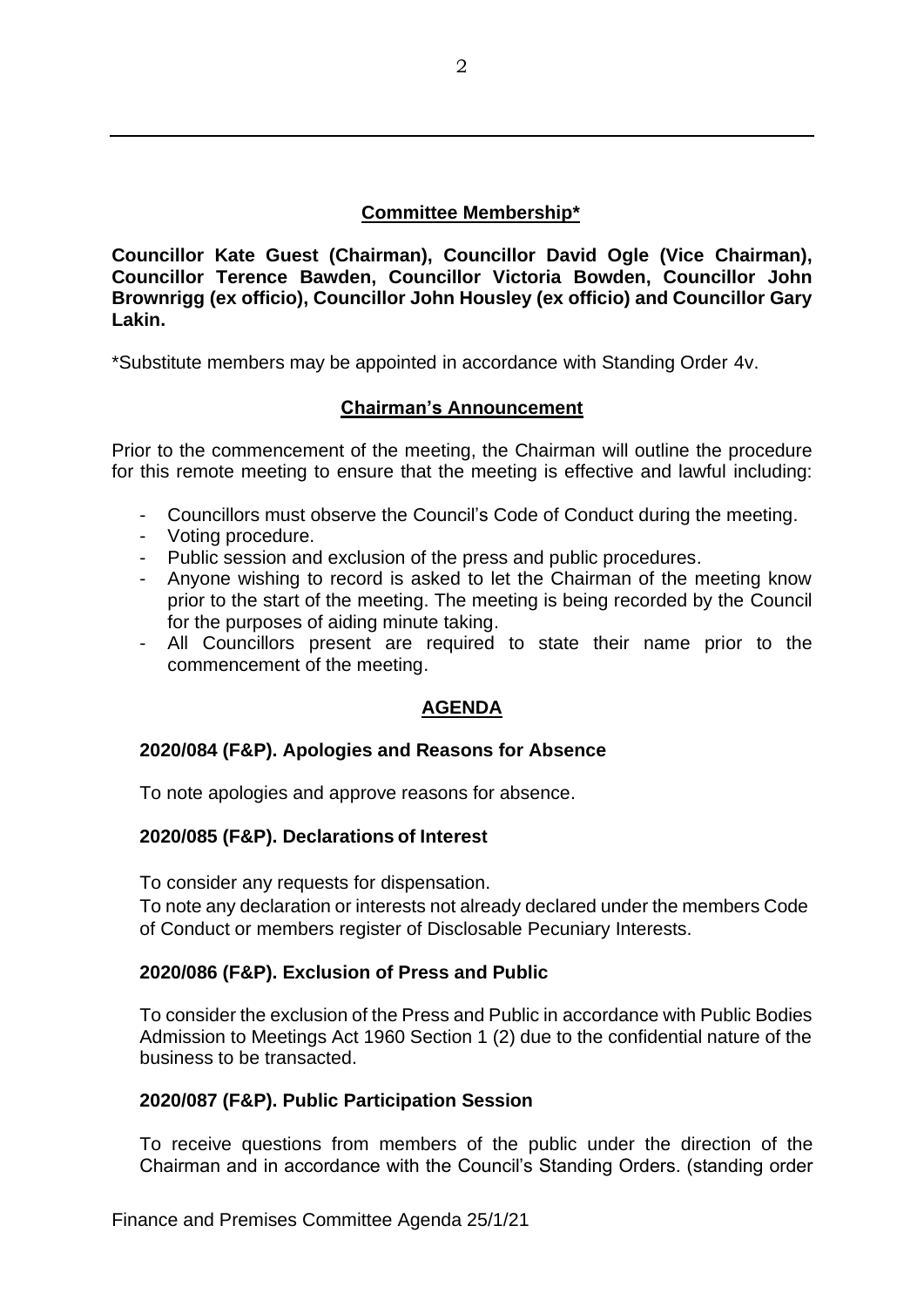3 states that the public participation session will be for no more than 15 minutes and a member of the public shall not speak for more than 3 minutes).

Members of the public should please note that the Council reserves the right to respond in writing if any matter requires further research or consideration and that reports should be submitted in writing before the meeting so they can be dealt with under correspondence.

## **2020/088 (F&P). Finance Committee Minutes**

To consider the approved Minutes and actions of the Finance Committee meeting held on 16 December 2020 and as approved by the Council (attached as item 88a).

## **2020/089 (F&P). Update on the Accounts of Council**

To receive a commentary from the Clerk and Responsible Financial Officer regarding the financial affairs of the Council, including:

1) To confirm the cashbook, account/bank reconciliation, and management accounts for December 2020. (attached as item 89a, 89b and 89c)

## **2020/090 (F&P). Payments for Approval**

To consider the list of payments dated 12/1/2021 to 19/1/2021 and recommend to Council any payments requiring approval (attached as item 90a).

### **2020/091 (F&P). Grant Applications**

To consider, and make recommendations to Full Council, in respect of the grant applications received from the following:

- Apple Tree Childcare (attached as item 91a).
- Chapeltown Forum (attached as item 91b)
- Disability Sports Yorkshire (attached as item 91c)
- Friends of Charlton Brook (attached as item 91d)
- South Yorkshire County Scout Council (attached as item 91e)

### **2020/092 (F&P). Health and Safety (including fire safety)**

- 1) To consider and recommend to Council for approval the draft Health and Safety policy (attached as item 92a).
- 2) To receive a verbal report on progress including training of staff, appointment of qualified lead officer and future inspections.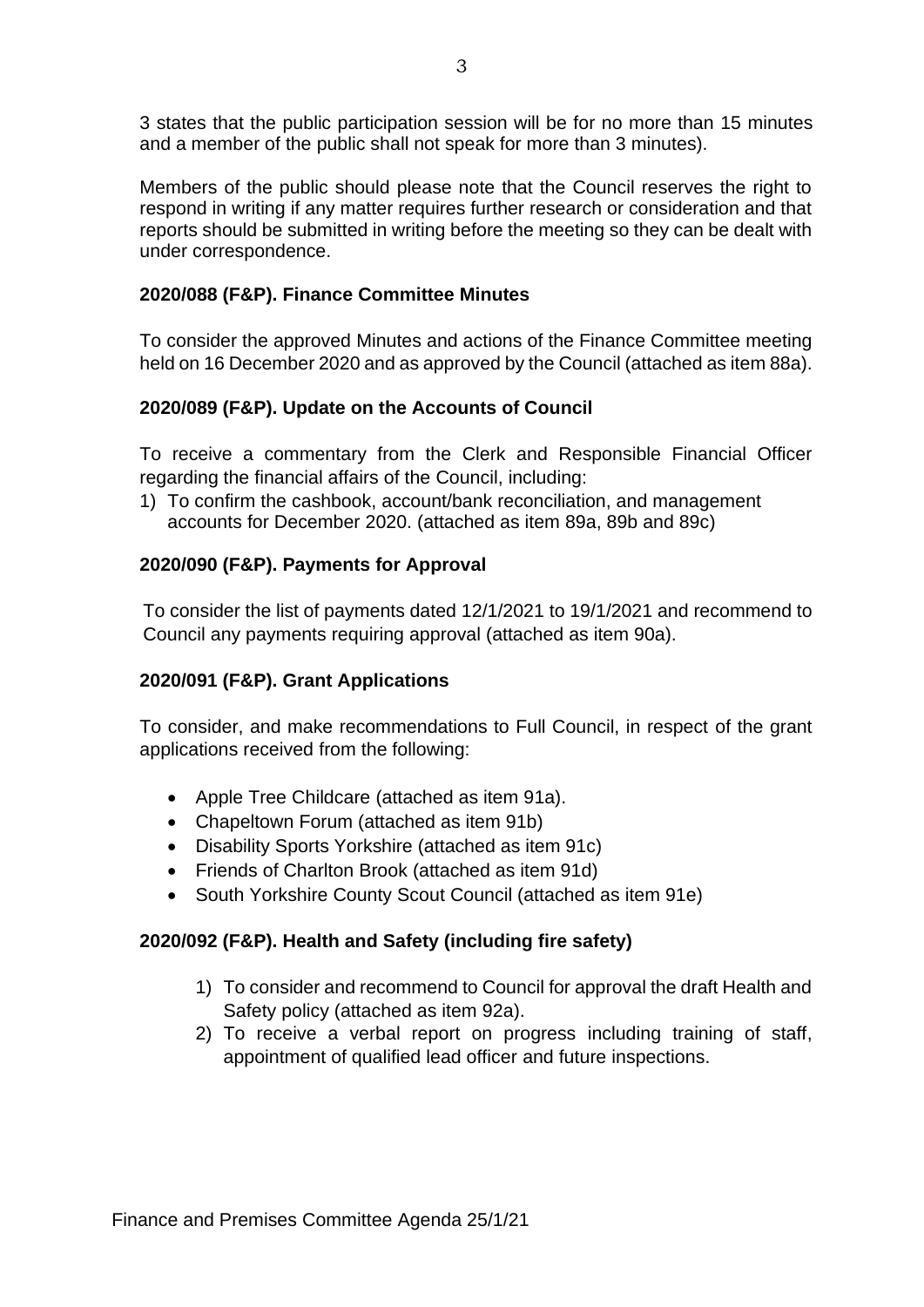### **2020/093 (F&P). Other policies for approval**

To receive a commentary on and approve:

• Asset register (2021) (attached as item 93a)

## **2020/094 (F&P). Disabled Access to the Council Offices**

To receive a verbal report on an assessment of disabled access to the Council Offices and consider next steps.

## **2020/095 (F&P). Grenoside Exhibition Fund**

To receive a commentary from the Clerk and Responsible Financial Officer regarding its operation and financial affairs of the Fund, including:

- 1) To confirm the account/bank reconciliation, and management accounts for April 2020 to December 2020. (attached as item 95a and 95b).
- 2) To consider reviewing it procedures and structures and next steps.

### **2020/096 (F&P). Ward based Grant programme policies and procedures**

At its 3 December 2020 meeting the Council agreed that the grant programme should move to a ward based approach which would mean that each ward would have a small pot of funding to be spent on suitable and eligible activities benefiting that ward. It also asked that further work to be undertaken to develop the policies and procedures guiding it and these be brought to Council for approval prior to its introduction. Attached at item 96a is a discussion document on how this might operate in practice.

## **2020/097 (F&P). To consider a proposal to create an Ecclesfield Parish Covid Recovery Fund (major grant programme) for the Financial Year 2021/22**

At its 21 December 2020 meeting the Council agreed in principle that the Council should introduce a major grant programme to assist. Attached at item 97a is a discussion document on how this might operate in practice.

### **2020/098 (F&P). Internal Audit**

To consider and confirm arrangements for periodic inspection of the Council's financial and other internal controls to confirm that they are effective.

**2020/099 (F&P). To confirm the time and date of the first meeting of subcommittee established to investigate, report on, and resolve the challenge to the Council's accounts for 2019/2020.**